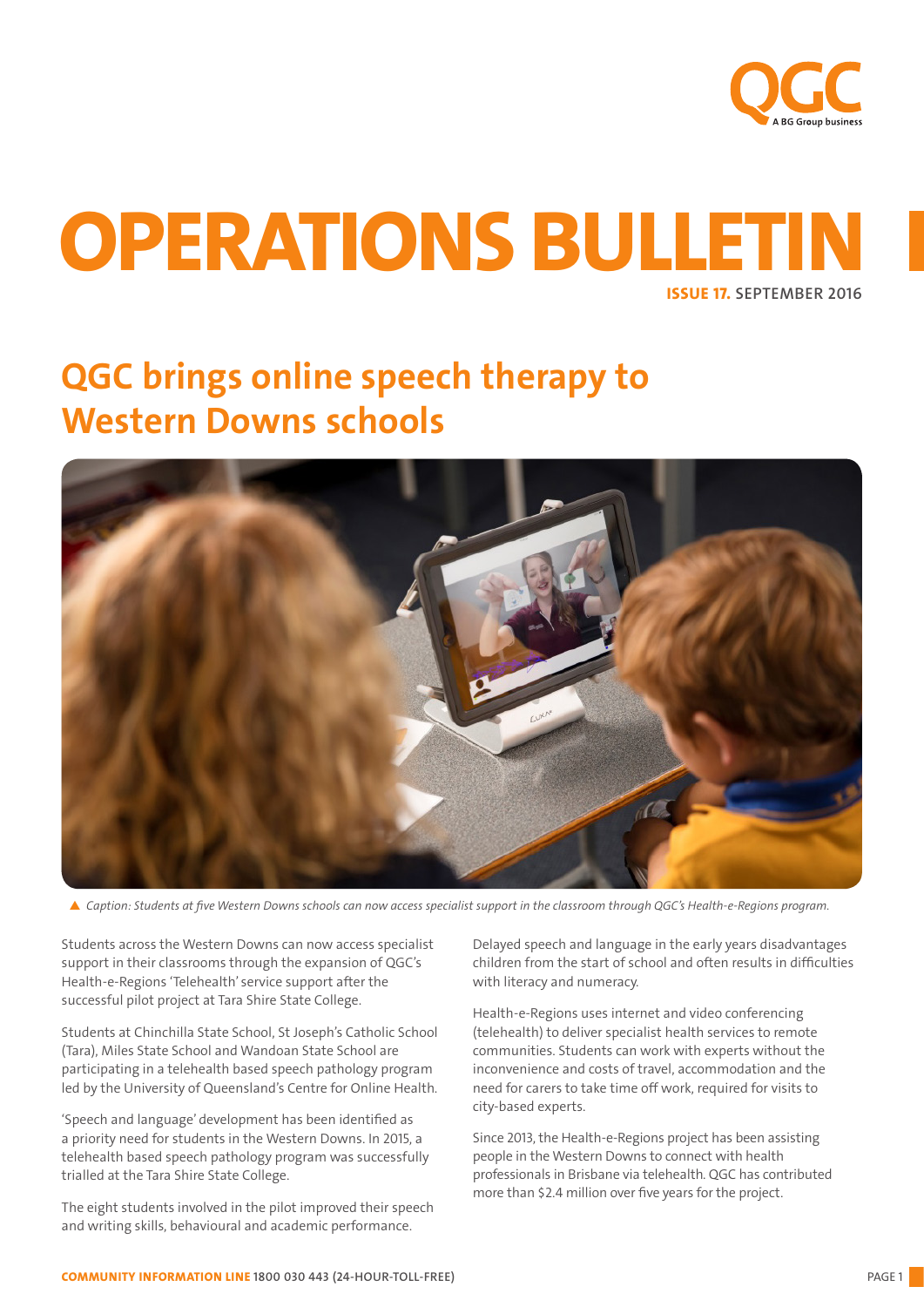

# Surat Basin

This section features information about activities in our natural gas development areas that cover more than 4,900 square kilometres and span from south of Tara to north-west of Wandoan.

## Drilling rigs

We are currently drilling about 25 wells a month to expand our inventory.

The following activities are planned for September:

- two rigs drilling new CSG wells and associated activity
- nine rigs completing new wells and servicing existing wells
- four crews building new access roads and well pads and two crews rehabilitating existing and old well pads
- two mobile fluid treatment plants servicing these rigs. Mobile fluid treatment plants clean the fluids from drilling operations for reuse on the rigs
- two crews completing well and surface equipment maintenance.

Rig crews stay in small mobile camps that are set up near the rigs. On average, rigs are relocated every three to four days and require 11 to 20 truck movements. Rigs and camps are moved in accordance with travel management plans that are approved by local governments and the Queensland Department of Transport and Main Roads.

## Well site inspections

A team of 50 operators inspect each of QGC's more than 2,500 wells once a fortnight. Operators are required to adhere strictly to land access and weed management rules for individual properties. This team, who drive utility vehicles, represent a major proportion of our light vehicle movements around the region.

## Gathering

This work is in addition to ongoing installation of gas and water gathering pipelines to connect new wells to our existing processing networks. The following activities will occur in September:

#### West and north-west of Wandoan

- Pipe trenching, pipeline laying and backfilling and tying-in connections.
- Construction of gathering risers into well pads.
- Rehabilitation of construction sites and pipeline easements.

## Pipeline inspections

QGC operators work in small teams to inspect the 543 kilometres of Wallumbilla Gladstone Pipeline easement to monitor the infrastructure and progress of vegetation rehabilitation.

In September, the following activities will occur:

- Aerial inspections from west of Dalby (Ruby Jo site) to west of Wandoan (Woleebee Creek site) and between Chinchilla and Gladstone during the first half of the month.
- Daily, on-ground easement inspections from west of Dalby (Ruby Jo site) to Gladstone.

## Water Treatment

The Northern Water Treatment Plant, at Woleebee Creek southwest of Wandoan, and the Kenya Water Treatment Plant, southwest of Chinchilla, are successfully processing water produced in the surrounding gas fields for beneficial use within these regions.

These two water treatment plants enable QGC to make available 97% of produced water for beneficial use.

The following table summarises the average daily production at each water treatment plant and the total volume of water processed to date in 2016.

| <b>Water</b><br><b>Treatment</b><br><b>Plant</b> | <b>Average daily</b><br>production<br>(August 2016) | 2016 Year to Date<br><b>Production</b><br>(as at 20 August) |
|--------------------------------------------------|-----------------------------------------------------|-------------------------------------------------------------|
| Kenya                                            | 45 ML/d                                             | 11,730 ML                                                   |
| Northern                                         | 15 ML/d                                             | 3,799 ML                                                    |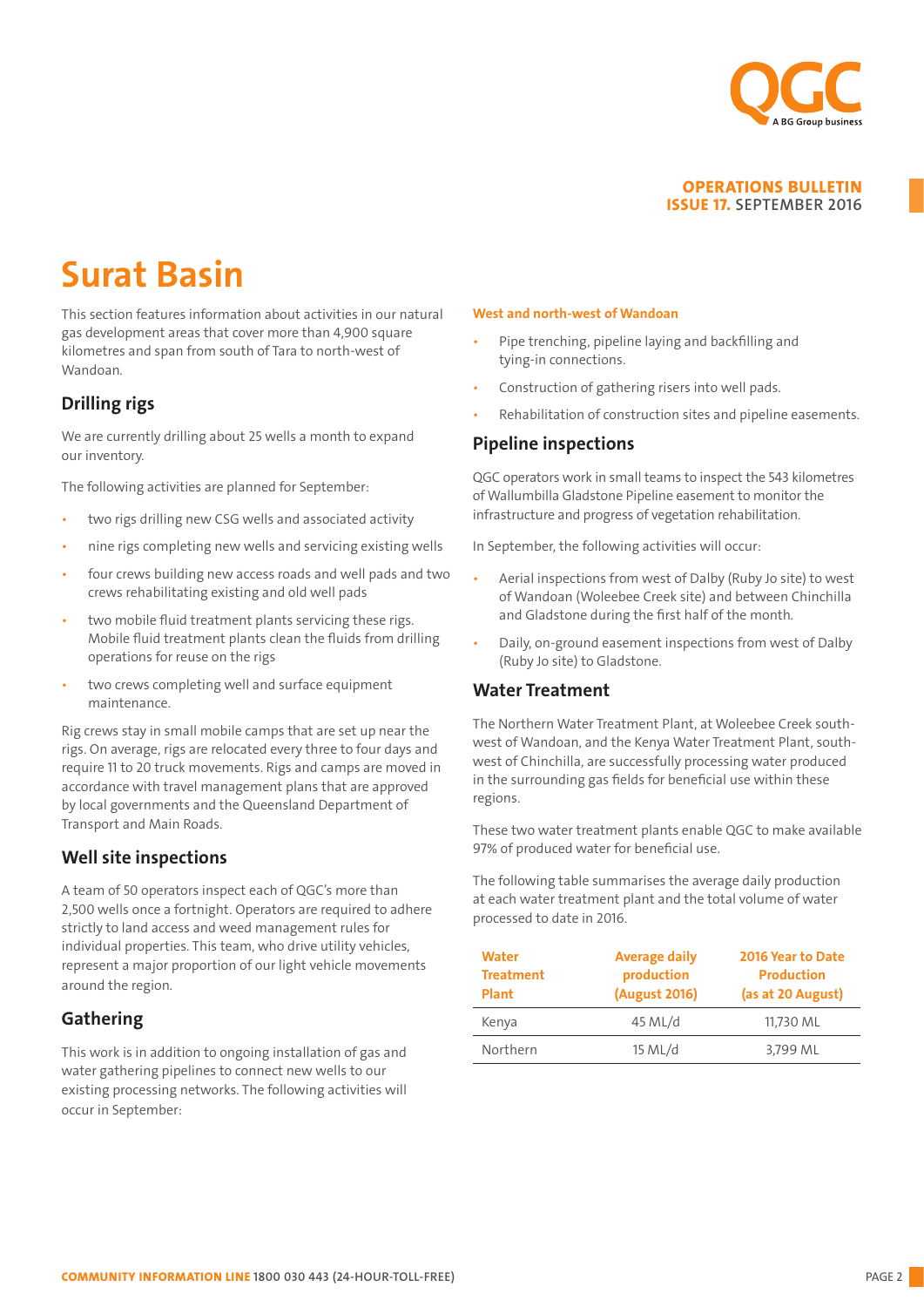

## Charlie project update

Construction of the Charlie project is over one-third complete. Charlie project has continued its impressive HSSE record. Three of the four construction teams have completed more than 150 days of work without injury.

Deliveries of major equipment to the main site and laydown yards near Woleebee Creek Central Processing Plant will continue regularly during the next three to four months. Where required, specialist transportation companies have been engaged and police escorts deployed to ensure safe delivery.

The Charlie Field Compression Station construction is underway. Concrete foundations have been completed for all 12 compressors and 10 of the 15 modules fabricated in Gladstone have been installed.

Overall progress for the 34km gas and water pipelines is almost halfway complete between the Charlie Field Compression Station and existing facilities at Woleebee Creek. The mainline welding for the gas pipeline is complete, and installation and backfill of the pipeline 45% complete. Coating of the welded field joints and trenching of the main pipeline is also complete. Welding of the water pipeline has commenced, six welding machines are being used to complete the task.

The Charlie pond and pump stations are 45% complete. The Phillip pond liner has been installed to ensure no loss of water from the pond. The next phase of works include construction of pump station underground services and foundations.

The underground services Charlie pump station is complete and the construction of foundations will continue during September.

The Woleebee Creek Central Processing Plant substation is being expanded to accommodate the Charlie development. A new substation adjacent to the Charlie Field Compression Station as well as an overhead transmission line connecting the two substations is under construction and is almost half complete.

A 34km overhead transmission line between the Woleebee Creek and Charlie substations is underway. Two piling rigs continue to work along the easement pouring concrete piles that will support the steel transmission line poles. The transmission line pole installation commenced in late August and will continue through September. Up to five poles are installed each day.

## Western Downs road transportation update

In the coming months, major components for the Charlie project, including the pipework will be delivered via road. A small number of large semi-trailers will transport preconstructed modules to the site.

Some heavy vehicles and wide loads will seek approval to use extended sections of the Grosmont Road and L Road routes.

These approvals are given on a case by case basis by permit through the National Heavy Vehicle Regulator. The expected transport route will be via Wandoan, onto Jackson-Wandoan Road, Grosmont Road, L Road, Bundi Road, and into the Charlie development area.

If driving on the Warrego Highway, Leichhardt Highway or Jackson Wandoan Road please be aware of road conditions and the possibility of vehicles hauling very large or heavy loads.

Please observe the signage and any directions provided by the leading or trailing vehicles associated with these loads.

QGC is also upgrading various roads, some of which are currently under construction, and others will commence in the coming weeks. These road upgrades are summarised below:

#### Bundi Road intersections

Works have commenced on the Charlie Field Compression Station access to Bundi Road. The access is located 8.4km west of the existing Bundi Road/Cecils Road intersection. These works and the upgrading of the nearby Mount Organ Road/Bundi Road intersection are scheduled for completion in mid-October 2016.

#### Perretts Road

Perretts Road will be closed at the Horse Creek Crossing for one week to upgrade the floodway at the crossing from the 19 September 2016. The crossing is located approximately 2.7km south of the Ryals Road/Perretts Road intersection. This includes gravelling of Perretts Road from Bundi Road to Ryals Road and is expected to be complete in mid-October 2016.

#### Cecils Road

The bitumen sealing of Cecils Road between Bundi Road and Ryals Road will commence on 15 September and will be completed in mid-December 2016. The road will be graded from 1 September 2016.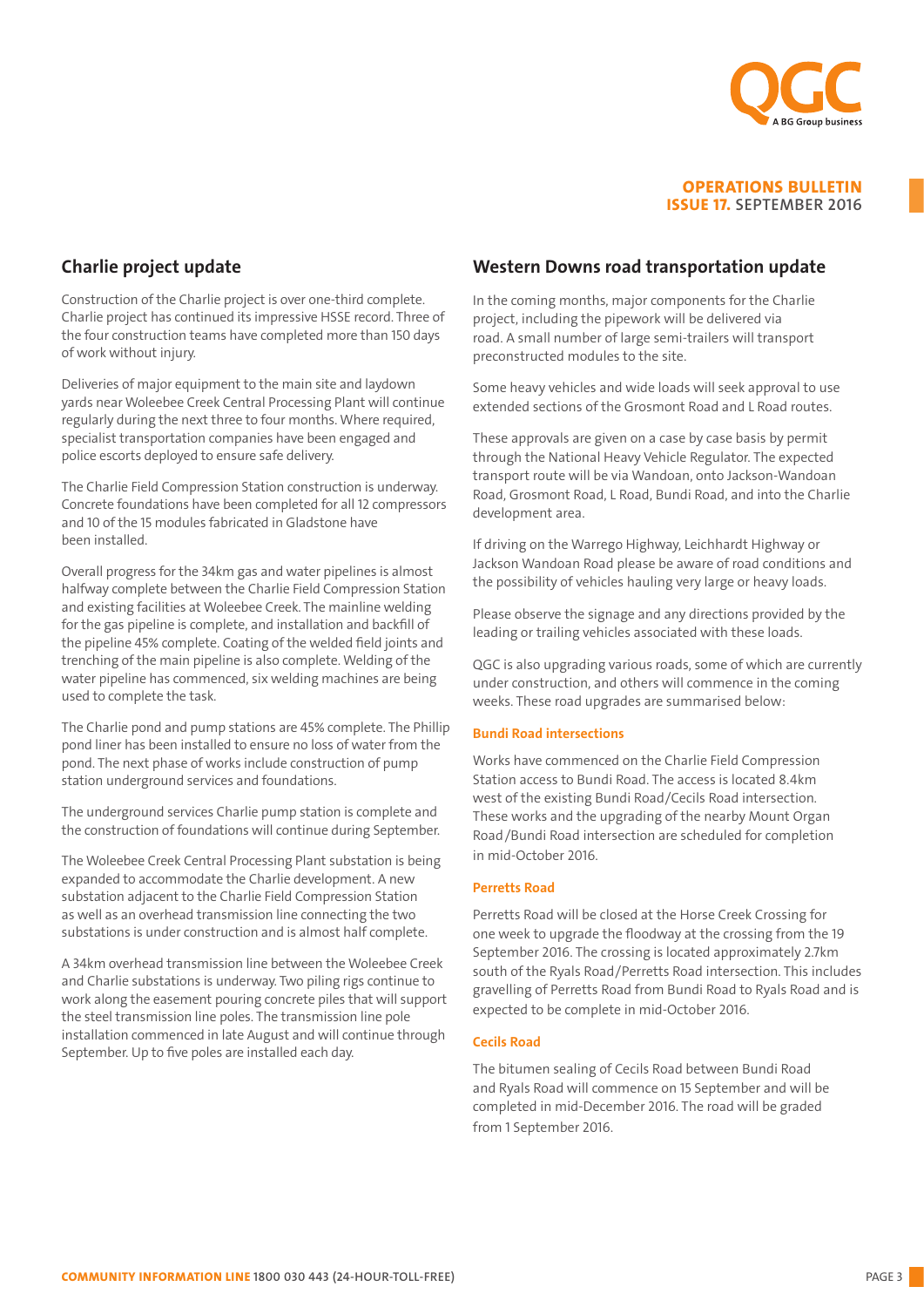

#### Ryals Road, Perretts road, Goldens Road

The work to widen, improve alignment and drainage on Ryals, Perretts and Goldens Roads will commence on 5 September 2016 and will be completed towards the end of December 2016. The works include the full length of Ryals Road, the section of Perretts Road between Ryals and Goldens Road and the first 6.5 km of Goldens Road.

Depending on weather conditions and unforseen events, the above dates may change. All works will be performed in accordance with a council-approved traffic management plan. Please adhere to the advisory traffic signage installed before and during the closure periods. We thank you for your patience.

Increased traffic to the Charlie project is expected as construction progresses. QGC's detailed transport management plan for the project includes IVMS tracking for all QGC vehicles and traffic controls in affected areas. For any concerns please phone the QGC Community Information Line on 1800 030 443.

#### Western Downs Regional Council tours QGC's Woleebee Creek



The Western Downs Regional Council recently met with QGC Vice President Tony Nunan for a briefing on QGC's local content policy, land access arrangements and community investments.

Council toured a well site, central processing plant, water treatment plant and QGC's Remotely Piloted Aerial System at Woleebee Creek near Wandoan.

QGC and the Council discussed local employment in the Western Downs. In the last financial year, 41% of QGC's upstream staff lived locally in the Surat Basin.

In addition, 24% of our upstream contractor workforce lived in the Western Downs, in towns such as Chinchilla, Dalby, Tara and Wandoan.

## Gladstone

### LNG Trainees join production crews on shift

QGC's six LNG Operator Trainees will soon get their first taste of operating an LNG plant around the clock when they begin shift work from mid-September.

Each of the trainees, Rayna McDonald, Jason Gilmore, Nyarla Johnson, Cally Rudwick, Brett Robinson and Mick Smith will join one of the four production crews.

The production teams work across a mix of 12-hour night and day shifts to ensure the Curtis Island facility operates 24 hours a day, 365 days a year.

The QGC trainees are among the first intake of 18 Gladstone locals participating in an innovative training program which provides a new career pathway for those wanting to enter the LNG industry.



▲ Caption: LNG Operator Trainee Cally Rudwick 'learns the ropes' with *Production Shutdown Coordinator Marcus Mohess as part of valuable on-the-job training at QCLNG.*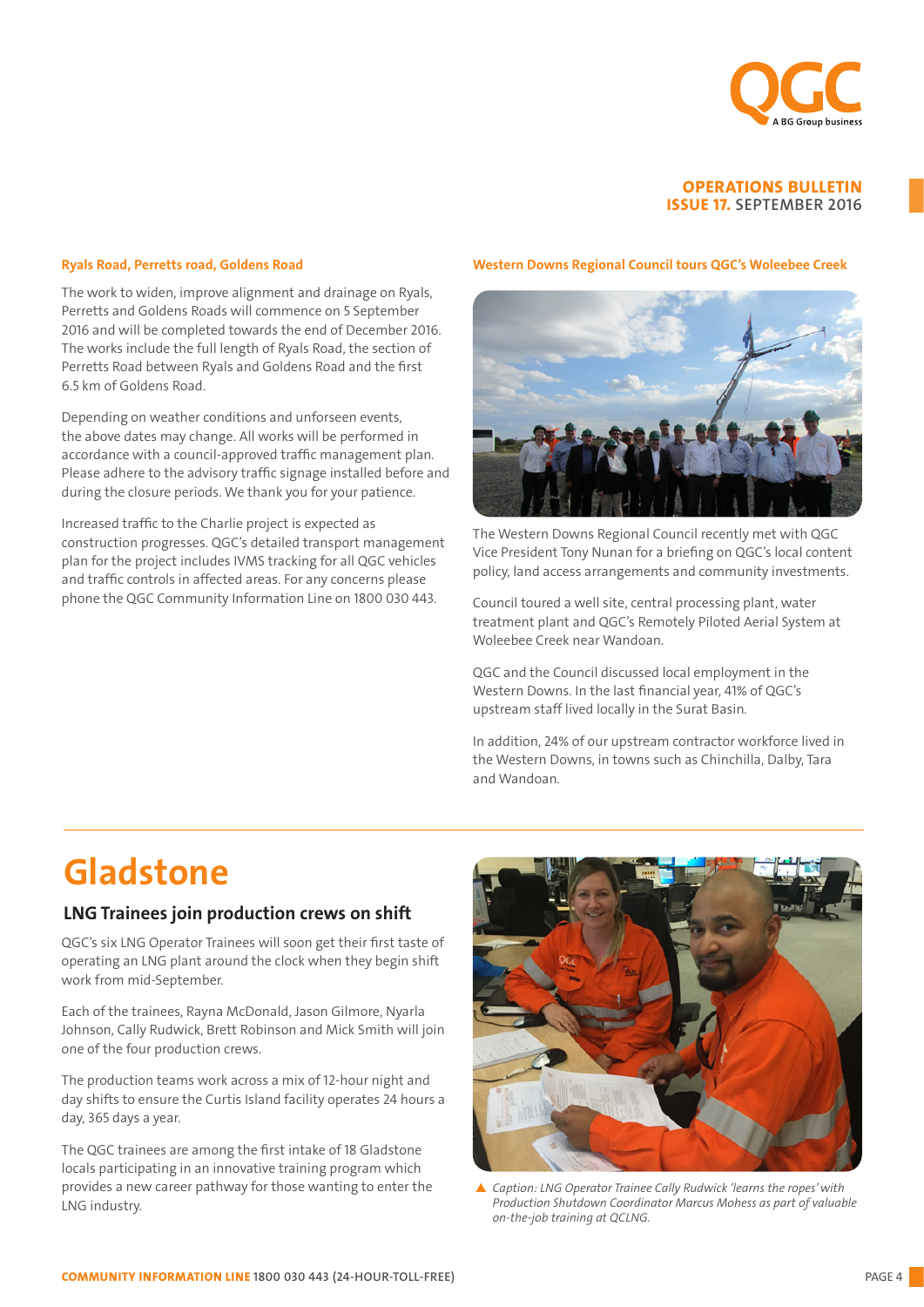

The trainees, who previously had no LNG experience, are completing their Certificate III in LNG Process Plant Operations at CQUniversity Australia and are gaining practical, first-hand experience at the three LNG facilities.

QGC's trainees recently completed a four-week training block at ACEPT in Perth. ACEPT has a small operational plant and control room which enabled the group to gain valuable, practical experience in running a virtual plant and achieve several key course competencies.

The trainees have completed their emergency response training which included two days practical training at the Gladstone Fire Station, followed by a three-day course at the Queensland Fire and Rescue Academy on Whyte Island.

The LNG Operator Traineeship Program is jointly funded and supported by QGC, Santos GLNG and APLNG downstream operator ConocoPhillips who have worked closely with coordinator, Energy Apprenticeships Group Academy (EAGA), in developing a tailor-made course for Gladstone.

## Becoming a supplier

QGC supports the long-term, economic sustainability of the regions in which we operate through a focus on local content participation.

Our Local Content Policy targets four goals: supporting competitive procurement, facilitating job creation, promoting reconciliation and building economic sustainability.

We actively encourage our employees and contractors to source quality, cost-effective goods and services locally, based on full, fair and reasonable opportunities.

This is in line with our participation in the voluntary Queensland Resources and Energy Sector Code of Practice for Local Content administered by the Queensland Resources Council and as required, project-based Australian Industry Participation Plans.

Visit http://www.bg-group.com/australia/becomingasupplier to register your interest in becoming a supplier or for a fact sheet on how to access our supply chain.

### QGC providing new work for local business



In the last financial year 86 suppliers in the Western Downs have been awarded contracts by QGC. These suppliers provide a diverse range of goods and services from scaffolding, concrete batchplants, cleaning services, accommodation and telecommunications.

Chinchilla's Specialty Services is just one example of a local supplier engaged by QGC. The contract with the supplier was renewed this year after a competitive tendering process and was awarded for \$6.8 million to supply site technical cleaning services.

In the last financial year, \$254 million was spent by QGC on goods and services within our operating regions. Of this amount 21% was spent in the Western Downs.

| <b>New contracts in 2016</b>   | Location   |
|--------------------------------|------------|
| <b>Frog Services</b>           | Chinchilla |
| Speciality Services Queensland | Chinchilla |
| Assess Orr                     | Dalby      |
| Boodles Concrete               | Miles      |
| Eastwood Village               | Miles      |
| Wandoan Accommodation<br>Park  | Wandoan    |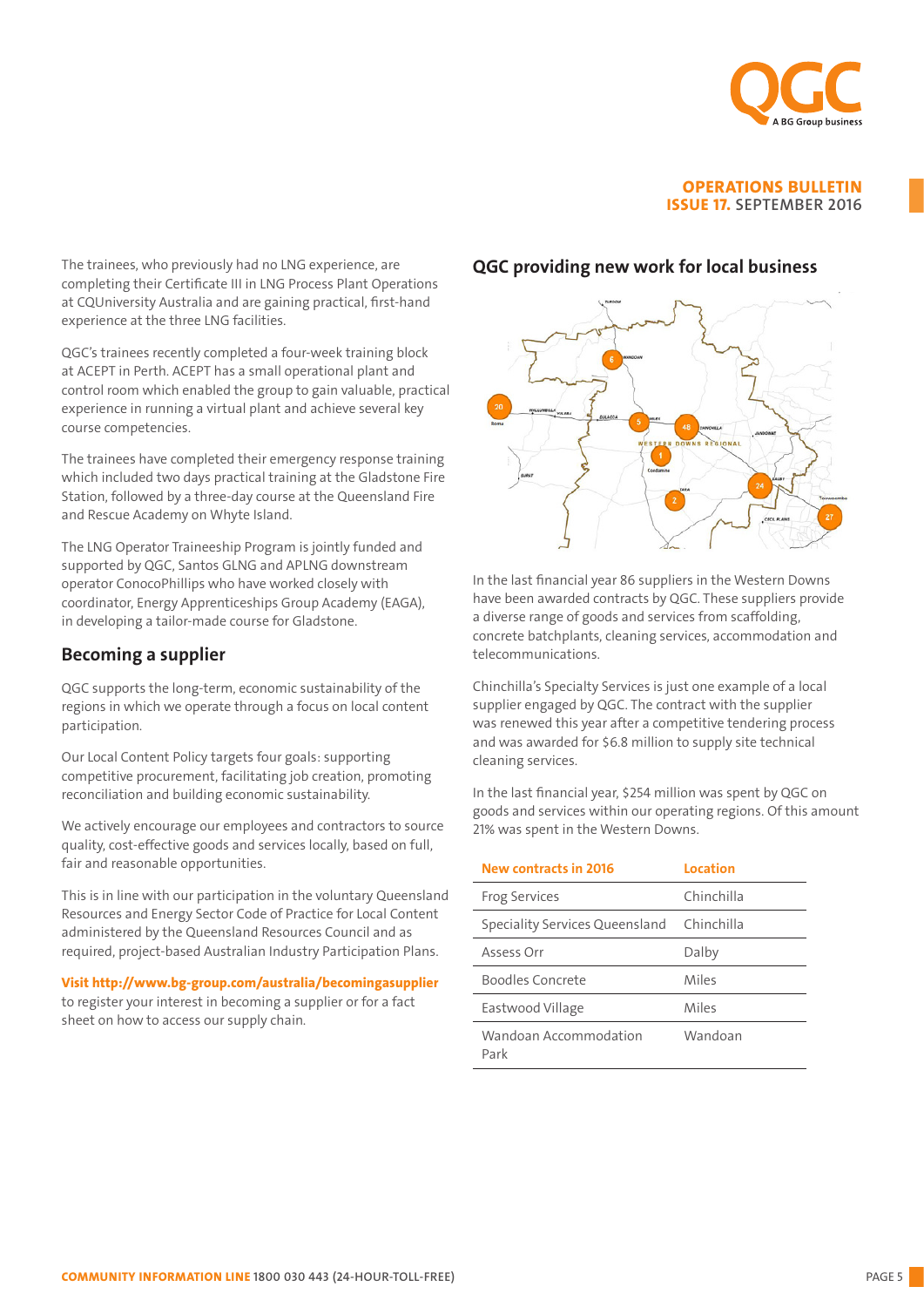

## Waterside Restricted Zone

The following information is provided on behalf of QGC and Gladstone Ports Corporation to users of Gladstone Harbour near the LNG facilities on the south-eastern corner of Curtis Island.

• A waterside restricted zone (WRZ) is an area of water where ships may berth, moor or anchor to which access to other vessels is restricted and to which unauthorised entry is an offence. other vessels is restricted and to which unauthorised entry responsible for managing and enforcing WRZs to meet



Harbour, please remember to always check the Gladstone Ports Corporation website www.gpcl.com.au, which includes information about hazards and safety zones; and the Maritime  $\frac{1}{2}$  ,  $\frac{1}{2}$  ,  $\frac{1}{2}$  ,  $\frac{1}{2}$  ,  $\frac{1}{2}$  ,  $\frac{1}{2}$  ,  $\frac{1}{2}$  ,  $\frac{1}{2}$  ,  $\frac{1}{2}$  ,  $\frac{1}{2}$  ,  $\frac{1}{2}$  ,  $\frac{1}{2}$  ,  $\frac{1}{2}$  ,  $\frac{1}{2}$  ,  $\frac{1}{2}$  ,  $\frac{1}{2}$  ,  $\frac{1}{2}$  ,  $\frac{1}{2}$  ,  $\frac{1$ Safety Queensland notices to mariners at www.msq.qld.gov.au. *For up-to-date information on activities in Gladstone Vessel Traffic Service broadcasts can be monitored using VHF channels 13 or 15.*

- one annumeror and contains while the respect is<br>berthed and until it is 400m from the berth after departing. IS DETERMINER APPARENTLE. • A WRZ is activated at the QCLNG wharf one hour before the arrival of an LNG carrier and remains while the vessel is
- The zone extends 220m from the wharf, 220m from its most northerly and southerly points and back under the jetty towards the shore.
- is an offence.<br>  $\blacksquare$  is an offence (Surtis Island. A water of water of water of water and Offshore  $\blacksquare$  is an area of water where  $\blacksquare$  is an area of water where  $\blacksquare$  is an area of water where  $\blacksquare$  is an area o ships may berth, moor or anchor to which access to other As port operator, Gladstone Ports Corporation (GPC) is Facilities Security Act 2003.
	- Commercial and recreational users must not enter, stop, or anchor within a WRZ unless authorised to do so by GPC.
	- A 250m safety zone around the wharf is also active while a vessel is berthed.
	- For more information about WRZs please contact the Gladstone Ports Corporation Security Office on **07 4976 1350**.

#### northerly and southerly points and back under the jetty points and back under the jetty points and back under Pipeline

Landholders planning to do any digging around buried pipelines should call 'Dial Before You Dig' (call 1100, http://www.1100.com.au) to obtain the specific location of the pipelines and associated infrastructure.

Call the QGC Operations Centre (1800 77 88 98) to report can the **QC operations centre (1800** *TT* **88 58)** to report<br>any emergencies, damage or vandalism, flooding, subsidence, washouts or erosion, unauthorised access to easement facilities or uncontrolled fire.

## Pipeline (1989)<br>Pipeline (1989)<br>Pipeline (1989) Landholders planning to do any digging around buried pipelines should call 'Dial Before You Dig' (call 1100, http://www.1100.com.au) Communities

| <b>Date</b>       | Location        | <b>Activity</b>                                                                                                                                 |
|-------------------|-----------------|-------------------------------------------------------------------------------------------------------------------------------------------------|
| 1-11 September    | Miles           | Beef. Bells and Bottle Tree Festival.<br>https://www.facebook.com/Beef-Bells-Bottle-Tree-Festival-306840632710922/home<br>Cost: Various events. |
| $2 - 4$ September | Wandoan         | State Polocrosse Festival. Wandoan Showgrounds, Roche Creek Road, Wandoan.<br>https://www.facebook.com/events/1160761857302531/                 |
| 17 September      | <b>Brigalow</b> | Brigalow Bush Carnival, Brigalow Recreation Grounds<br>Cost: \$4, Primary School children free.                                                 |
| 26 September      | Dalby           | Dalby Drone Industry Forum. Monday 26 September, 9am - 5.30pm. Dalby Showgrounds<br>Pavilion, Nicholson Street, Dalby.<br>Cost: Free.           |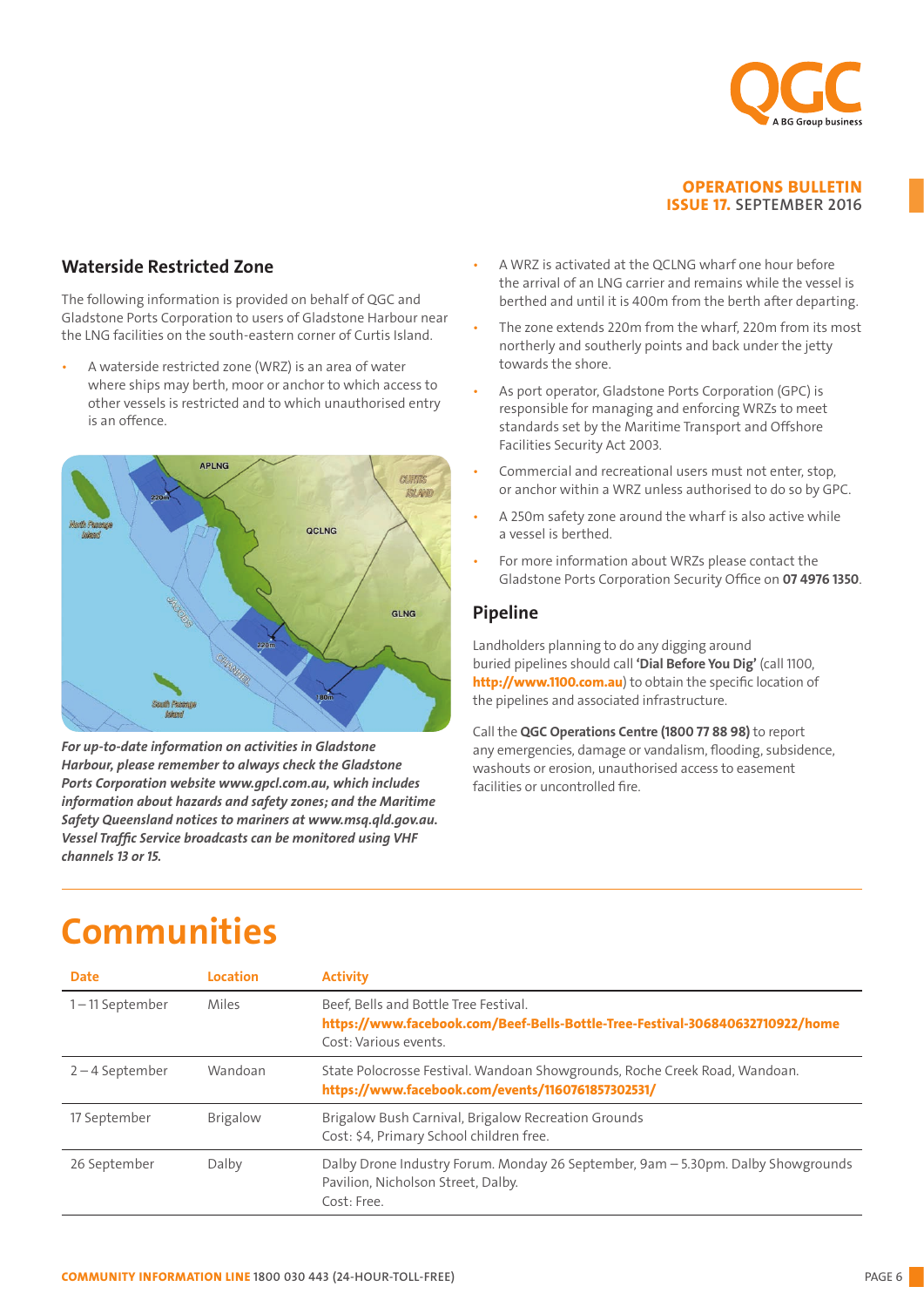

## Eight Western Downs producers to explore their China opportunity



p *Caption: Four of the eight producers learning to get their businesses ready to export are: (L-R Front Row) Cecilia Donohoe and Kirillee Donohoe (L-R Back Right), Food Leaders Australia Chief Executive Dr Ben Lyons; Trade and Investment Queensland TradeStart Expoert Advisor, Geraldine Doumany; Steven Keating; Clay Cini; QGC Social Performance Coordinator Carlie Watson; Aaron Scheid and Damien White.*

QGC has partnered with Food Leaders Australia to support eight producers to participate in the Western Downs Eastern Opportunities project. The project will help producers further develop their export strategies and assist their business in getting export ready.

The selection of the eight producers starts the next stage of the project, which followed a series of free Agricultural Export Opportunity Forums hosted in Tara, Wandoan and Chinchilla in May this year.

Participants will receive expert, tailored coaching and advice to open up opportunities to export produce to China through targeted market research. They will also visit China later this year.

The visit will give participants a deeper understanding of the market and opportunities relating to their product, relationship-building opportunities with key contacts and introductions to potential customers.

Vice President QGC Tony Nunan said it was as an exciting project.

"QGC is keen to see ongoing growth and sustainability in the Western Downs region through both the long term operation of our natural gas assets and our support of the agricultural industry," Mr Nunan said.

The producers will also receive one-on-one support for 12 months following the delegation.

## Gladstone team rolls up sleeves for Relay for Life



▲ Caption: QGC in the Community volunteers Robyn Sotiris and Heather *Carper help out at this year's Relay for Life.* 

QGC's Midstream team recently rolled up their sleeves to help the organisers of Gladstone's Relay for Life event. The team set up and packed down the event.

The organisers appreciated the extra sets of hands that helped ensure the event was a great success.

Gladstone Relay for Life raised over \$97,000 for Cancer Council's research, prevention and support services.